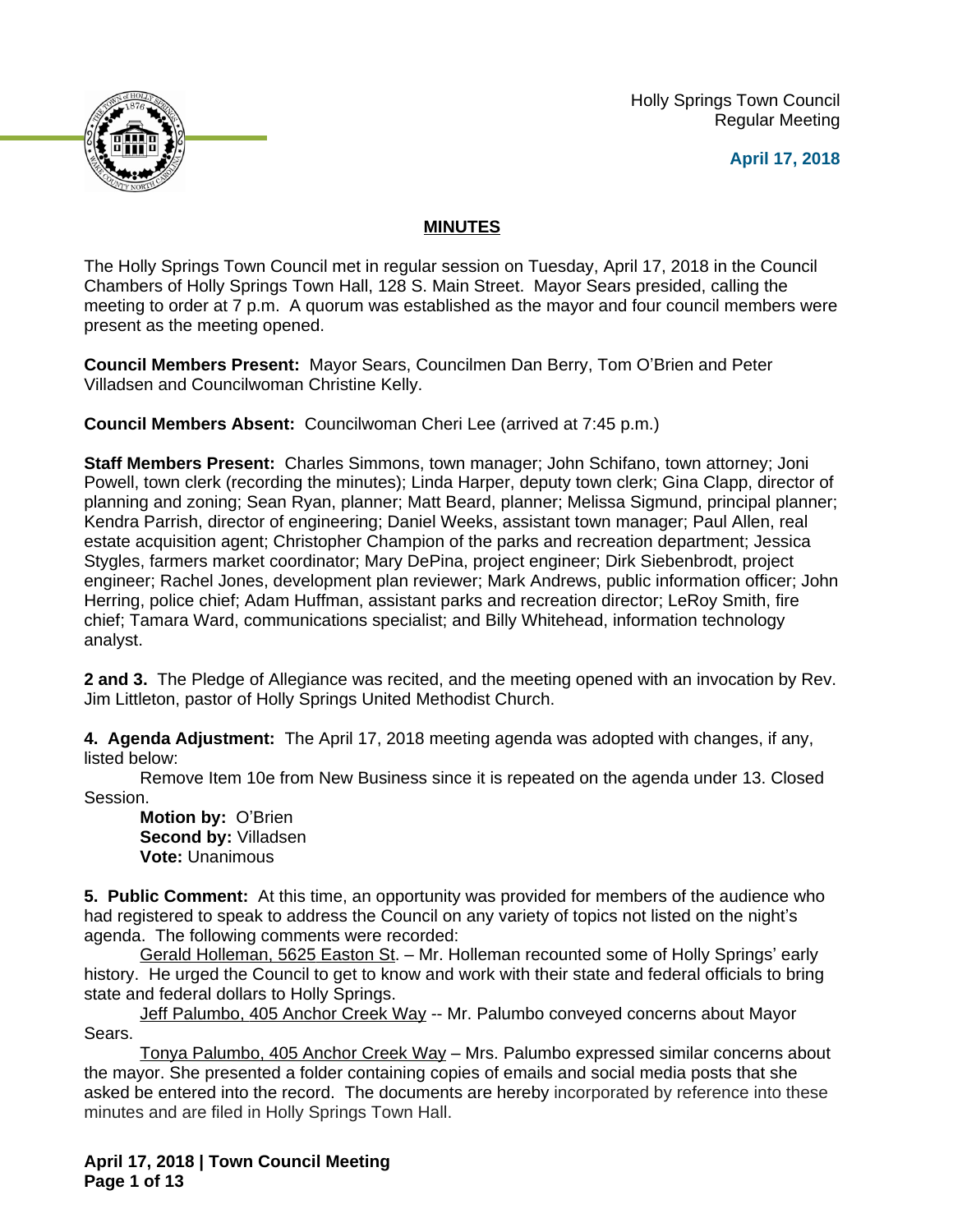Christine Walorz, 324 Covenant Rock Lane – Ms. Walorz addressed the Council on the agenda topic regarding a turn lane from Avent Ferry Road onto Cass Holt Road. She said it has been long-awaited, and she urged the Council to approve it.

**6a. Recognition of 14U Boys All-Star Basketball Team -** Mr. Champion of the Parks and Recreation Department recognized the 14U boys all-star basketball team for winning the Statewide Athletic Committee (SWAC) state championship.

**Action:** None.

**7a. Farmers Market 12th Season -** Ms. Stygles provided an update on the Farmers Market Season 12 with an invitation to everyone to the Season Opening Saturday, May 5. The Farmers Market will be open each Saturday from 8:30 a.m. to 12:30 p.m. May 5 through Oct. 13 in the E. Center Street public parking lot.

**Action:** None.

**7b. Soccer Field Barrier Netting –** Mr. Huffman said to provide a greater safety barrier for soccer spectators at Ting Park, staff recommends the installation of a 20-foot high netting system to span approximately 350 feet along the eastern side of the complex. The price to install the system would be \$24,500 and could be constructed within 4-6 weeks.

Councilman O'Brien suggested that the Town encourage people at the soccer fields to stand as close to the fence as possible because it would provide the best protection.

Councilwoman Kelly suggested that, in addition, signs be provided to the same effect and language be added to lease agreements.

**Action:** The Council approved a motion to adopt a \$24,500 amendment to the FY 2017-18 budget for soccer field barrier netting, transferring funds from #21.95 to account #10-425-26-90.01.

**Motion by:** Kelly **Second by: Berry Vote:** Unanimous

**8a. Public Hearing: Special Exception Use 18-SEU-01, 424 Grigsby Ave. –** Mr. Ryan said in December 2015, the Town Council adopted an amendment to the Unified Development Ordinance regarding future land uses and appropriate residential densities in the Town's Village District. The Department of Planning & Zoning is gearing up for an update to the Town's Village District Area Plan and preparing an implementation program to bolster development interest and to align development proposals with the Town's plan for the area.

During this evaluation period, all new single-family homes in the R-10 and R-15 residential zoning districts are required to obtain approval through the Special Exception Use process so that the development of that parcel can be evaluated through the Special Exception Use findings of fact to ensure that it is appropriate for the neighborhood.

The applicant is requesting Special Exception Use approval for one single-family dwelling located at 424 Grigsby Avenue.

With that explanation completed, Mayor Sears opened the public hearing. The following sworn testimony and evidence was submitted by those who had been administered the oath by the deputy town clerk: None.

There being no testimony, the public hearing was closed**.**

**Action #1:** The Council approved a motion to make and accept the findings of fact to be recorded in the minutes for Special Exception Use Petition #18-SEU-01 for 424 Grigsby Avenue to allow for (1) single-family dwelling within the adopted Village District Area Plan boundary as indicated in the Comprehensive Plan, in the R-10 District, Wake County PIN 0649907269, as submitted by Thompson & Associates.

Special Exception Use Findings of Fact:

A special exception use may only be granted upon the presentation of sufficient evidence to enable a written determination that:

**April 17, 2018 | Town Council Meeting Page 2 of 13**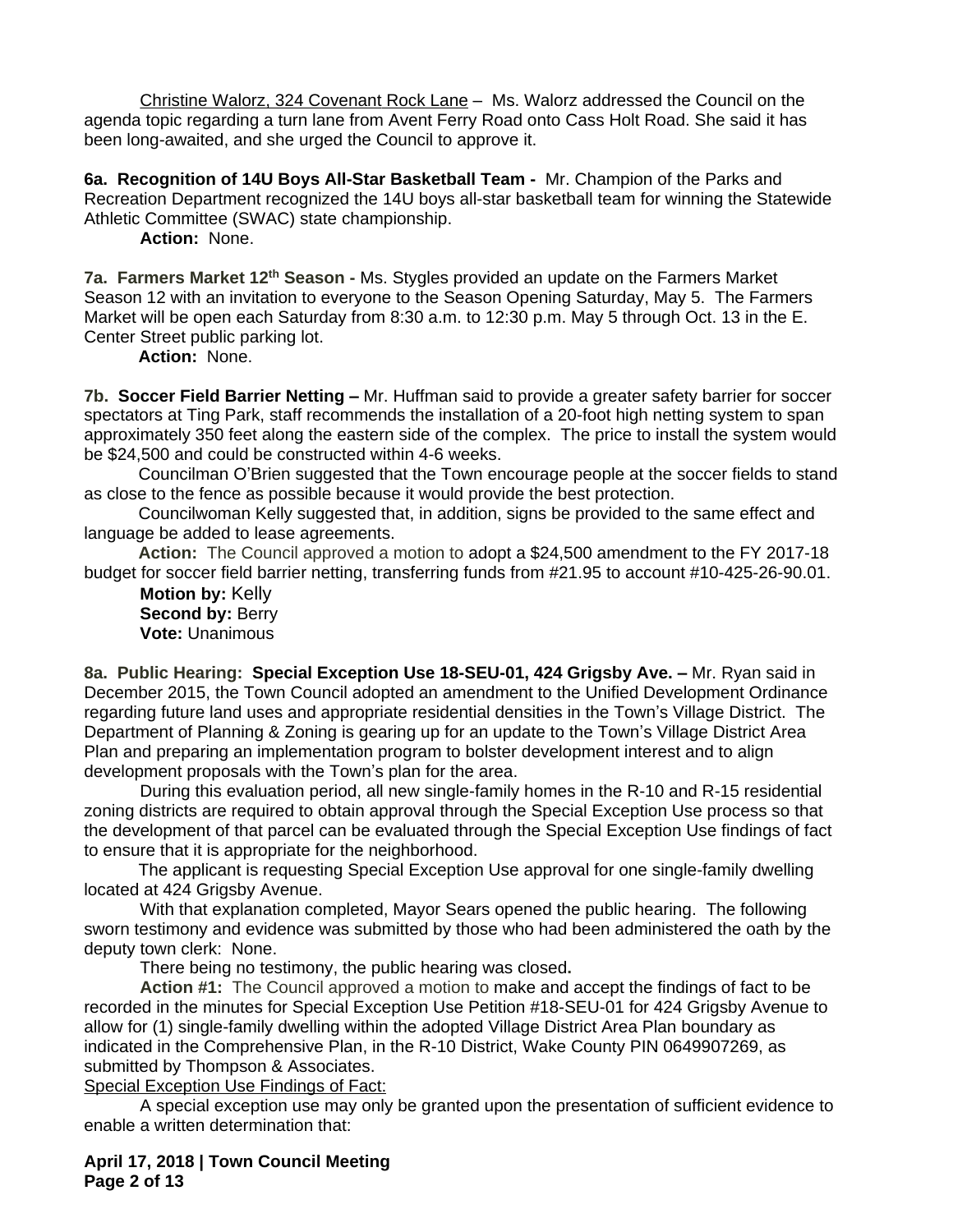- a. The proposed use will not be injurious to the public health, safety, comfort, community moral standards, convenience or general welfare;
- b. The proposed use will not injure or adversely affect the adjacent area;
- c. The proposed use will be consistent with the character of the district, land uses authorized therein, and the Town of Holly Springs Comprehensive Plan;
- d. The proposed use shall conform to all development standards of the applicable district (unless a waiver of such development standards is requested as part of the special exception use petition and approved as set forth above, in which case the proposed use shall conform to the terms and conditions of such waiver).
- e. Access drives or driveways are or will be sufficient in size and properly located to: ensure automotive and pedestrian safety and convenience, traffic flow as set forth in Section 7.09 – Pedestrian Circulation and Vehicular Area Design; and, control and access in case of fire or other emergency;
- f. Off-street parking areas, off-street loading areas, trash enclosures, trash pick-up and removal, and other service areas are located so as to be safe, convenient, allow for access in case of emergency, and to minimize economic, glare, odor, and other impacts on adjoining properties and properties in the general neighborhood;
- g. The lot, building or structure proposed for the use has adequate restroom facilities, cooking facilities, safety equipment (smoke alarms, floatation devices, etc.), or any other service or equipment necessary to provide for the needs of those persons whom may work at, visit or own property nearby to the proposed use;
- h. Utilities, schools, fire, police and other necessary public and private facilities and services will be adequate to handle the needs of the proposed use;
- i. The location and arrangement of the use on the site, screening, buffering, landscaping, and pedestrian ways harmonize with adjoining properties and the general area and minimize adverse impacts; and,
- j. The type, size, and intensity of the proposed use (including but not limited to such considerations as the hours of operation and numbers of people who are likely to utilize or be attracted to the use) will not have significant adverse impacts on adjoining properties or the neighborhood.

**Motion by:** O'Brien **Second by: Kelly Vote:** Unanimous *A copy of* Special Exception Use *18-SEU-01 findings of fact are attached to these minutes.*

**Action #2:** Having made the necessary findings of fact, the Council approved a motion to grant Special Exception Use Petition #18-SEU-01 for 424 Grigsby Avenue to allow for a singlefamily dwelling within the adopted Village District Area Plan boundary as indicated in the Comprehensive Plan, in the R-10 District, Wake County PIN 0649907269, as submitted by Thompson & Associates with the following condition(s).

- 1. All operations must adhere to the evidence submitted by the applicant as stated in the findings of fact submitted and those findings of fact specified by the Town Council in conjunction with 18-SEU-01.
- 2. Minor modifications to the height, bulk, orientation of the structure on the lot, location of the structure on the lot, and site design may be authorized by the Director of Planning & Zoning. If the Director determines that the proposed minor modifications are of such a nature as to adversely impact the purpose or intent of this approval, the petitioner shall be required to file a new petition for Special Exception Use approval.
- 3. Prior to issuance of Building Permit, the following must be completed:
	- a. Documentation in the form of a recorded plat showing the cross-access easement along the rear of the property will be required.
- 4. This project is required to utilize nonstructural SCM's, such as disconnected impervious surfaces.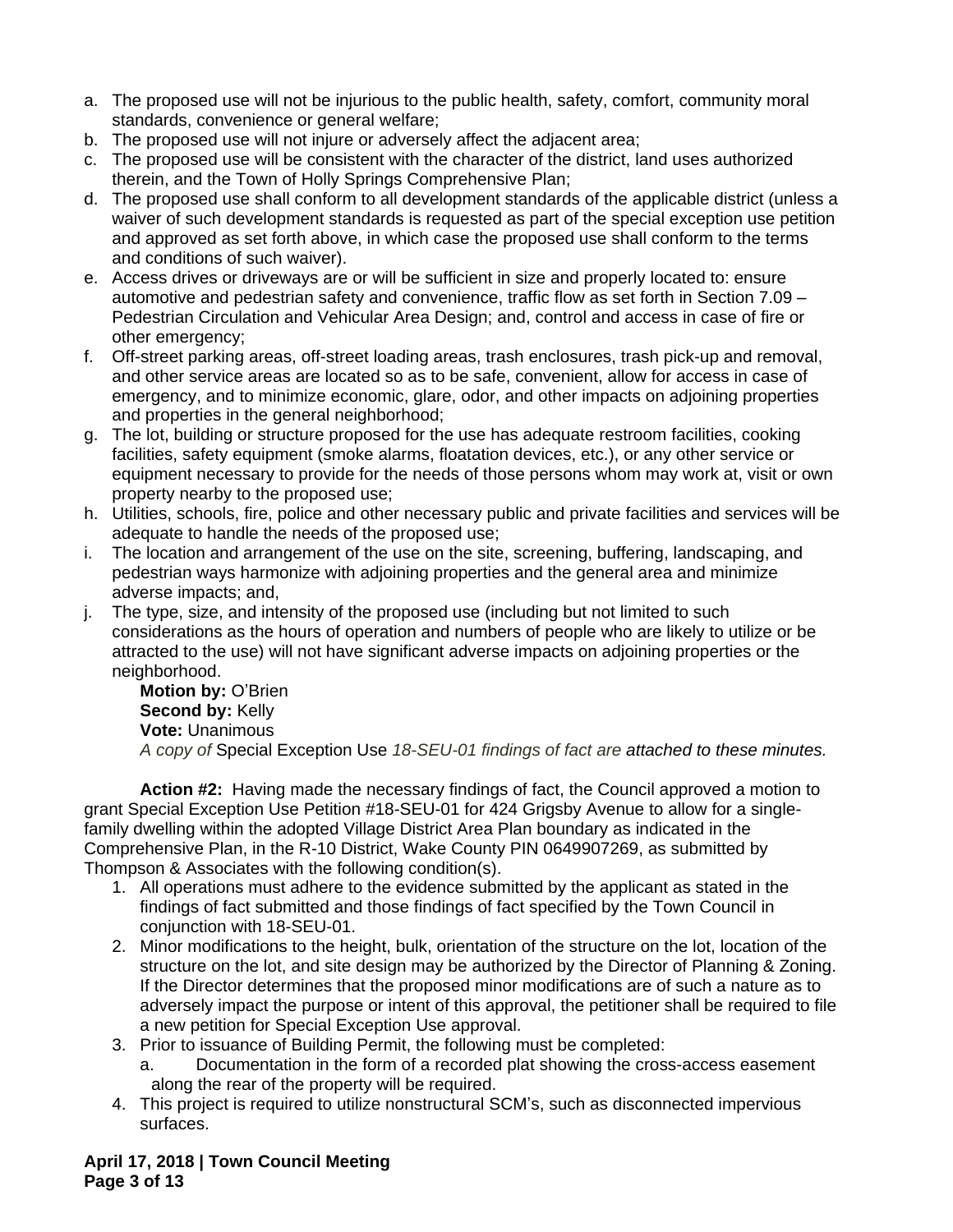**Motion by:** Berry **Second by:** O'Brien **Vote:** Unanimous

8b. Public Hearing: Special Exception Use 18-SEU-02, 410 Grigsby Ave. - Mr. Ryan said in December 2015, the Town Council adopted an amendment to the Unified Development Ordinance regarding future land uses and appropriate residential densities in the Town's Village District. The Department of Planning & Zoning is gearing up for an update to the Town's Village District Area Plan and preparing an implementation program to bolster development interest and to align development proposals with the Town's plan for the area.

During this evaluation period, all new single-family homes in the R-10 and R-15 residential zoning districts are required to obtain approval through the Special Exception Use process so that the development of that parcel can be evaluated through the Special Exception Use findings of fact to ensure that it is appropriate for the neighborhood.

The applicant is requesting Special Exception Use approval for a single-family home at 410 Grigsby Avenue.

With that explanation completed, Mayor Sears opened the public hearing. The following sworn testimony and evidence was submitted by those who had been administered the oath by the deputy town clerk:

Jason Brown, 728 Piney Grove-Wilbon Road, the applicant – Mr. Brown entered the petition addressing the findings of fact into the record and said he was available to answer any questions.

Councilwoman Kelly asked if he planned to preserve trees on the lot. He responded that he would preserve one tree that is of size, but a lot of the tiny ones on the lot would be removed.

There being no further testimony, the public hearing was closed**.**

**Action #1:** The Council approved a motion to make and accept the findings of fact to be recorded in the minutes for Special Exception Use Petition #18-SEU-02 for 410 Grigsby Avenue to allow for (1) single-family dwelling within the adopted Village District Area Plan boundary as indicated in the Comprehensive Plan, in the R-10 District, Wake County PIN 0649907269, as submitted by Thompson & Associates.

#### Special Exception Use Findings of Fact:

A special exception use may only be granted upon the presentation of sufficient evidence to enable a written determination that:

- a. The proposed use will not be injurious to the public health, safety, comfort, community moral standards, convenience or general welfare;
- b. The proposed use will not injure or adversely affect the adjacent area;
- c. The proposed use will be consistent with the character of the district, land uses authorized therein, and the Town of Holly Springs Comprehensive Plan;
- d. The proposed use shall conform to all development standards of the applicable district (unless a waiver of such development standards is requested as part of the special exception use petition and approved as set forth above, in which case the proposed use shall conform to the terms and conditions of such waiver).
- e. Access drives or driveways are or will be sufficient in size and properly located to: ensure automotive and pedestrian safety and convenience, traffic flow as set forth in Section 7.09 – Pedestrian Circulation and Vehicular Area Design; and, control and access in case of fire or other emergency;
- f. Off-street parking areas, off-street loading areas, trash enclosures, trash pick-up and removal, and other service areas are located so as to be safe, convenient, allow for access in case of emergency, and to minimize economic, glare, odor, and other impacts on adjoining properties and properties in the general neighborhood;
- g. The lot, building or structure proposed for the use has adequate restroom facilities, cooking facilities, safety equipment (smoke alarms, floatation devices, etc.), or any other service or equipment necessary to provide for the needs of those persons whom may work at, visit or own property nearby to the proposed use;

**April 17, 2018 | Town Council Meeting Page 4 of 13**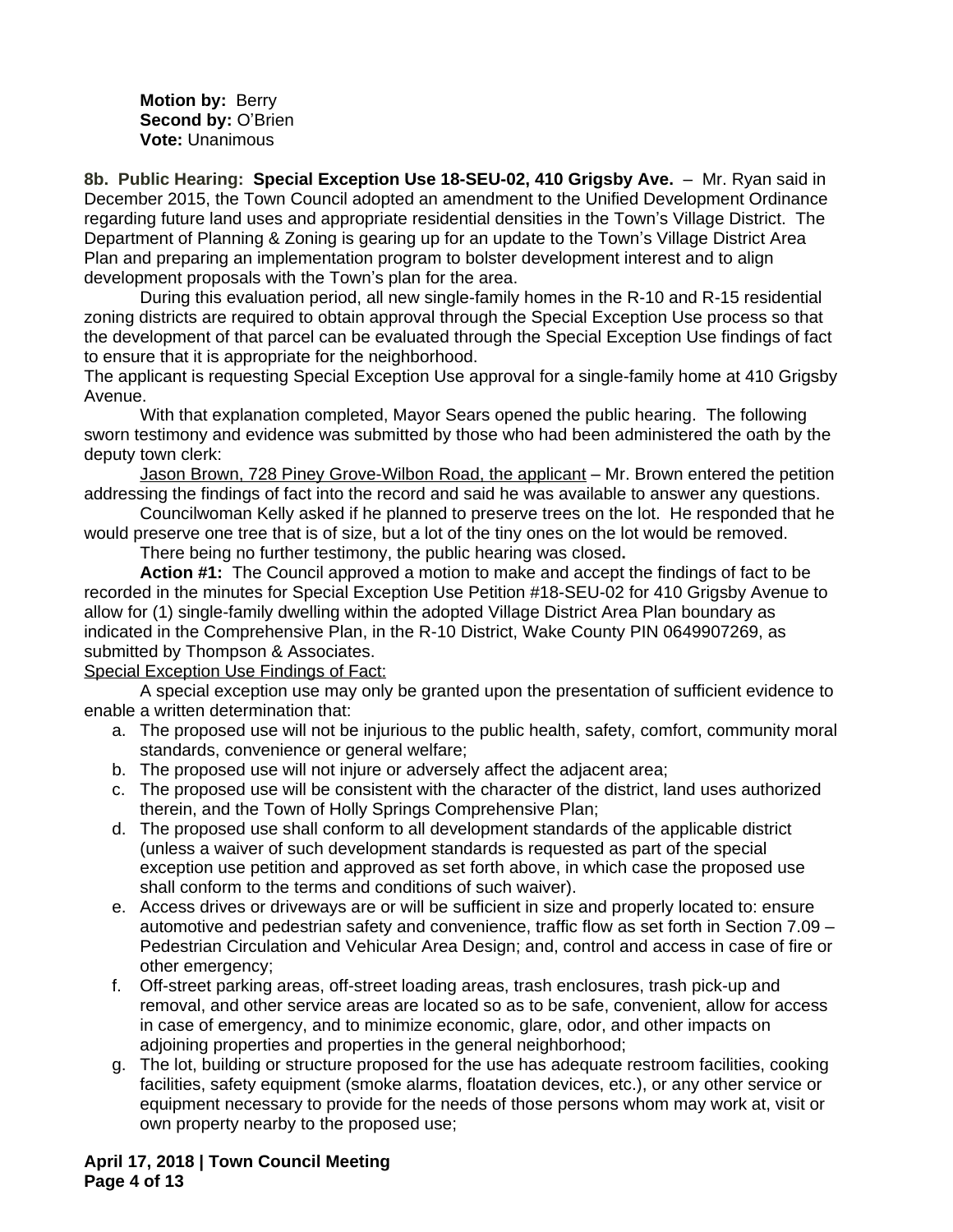- h. Utilities, schools, fire, police and other necessary public and private facilities and services will be adequate to handle the needs of the proposed use;
- i. The location and arrangement of the use on the site, screening, buffering, landscaping, and pedestrian ways harmonize with adjoining properties and the general area and minimize adverse impacts; and,
- j. The type, size, and intensity of the proposed use (including but not limited to such considerations as the hours of operation and numbers of people who are likely to utilize or be attracted to the use) will not have significant adverse impacts on adjoining properties or the neighborhood. **Motion by:** Berry **Second by: O'Brien**

**Vote:** Unanimous

*A copy of* Special Exception Use *18-SEU-02 findings of fact are attached to these minutes.*

**Action #2:** Having made the necessary findings of fact, the Council approved a motion to grant Special Exception Use Petition #18-SEU-02 for 410 Grigsby Avenue to allow for a singlefamily dwelling within the adopted Village District Area Plan boundary as indicated in the Comprehensive Plan, in the R-10 District, Wake County PIN 0649907269, as submitted by Thompson & Associates with the following condition(s).

- 1. All operations must adhere to the evidence submitted by the applicant as stated in the findings of fact submitted and those findings of fact specified by the Town Council in conjunction with 18-SEU-02.
- 2. Minor modifications to the height, bulk, orientation of the structure on the lot, location of the structure on the lot, and site design may be authorized by the Director of Planning & Zoning. If the Director determines that the proposed minor modifications are of such a nature as to adversely impact the purpose or intent of this approval, the petitioner shall be required to file a new petition for Special Exception Use approval.
- 3. Prior to issuance of Building Permit, the following must be completed:
	- a. Documentation in the form of a recorded plat showing the cross-access easement along the rear of the property will be required.
- 4. This project is required to utilize nonstructural SCM's, such as disconnected impervious surfaces.

**Motion by:** Kelly **Second by: Berry Vote:** Unanimous

**8c. Public Hearing: Special Exception Use 18-SEU-03 for 140 W. Holly Springs Road –** Mr. Beard said the applicant is requesting Special Exception Use approval for a bar located at 104 W Holly Springs Rd within an existing commercial building. Since the parcel is zoned LB Local Business and is located within the boundaries of the Village District Area Plan, a Special Exception Use is required to evaluate the appropriateness of a bar in this location.

With that explanation completed, Mayor Sears opened the public hearing. The following sworn testimony and evidence was submitted by those who had been administered the oath by the deputy town clerk:

Catherine Nicholson and Stephen K. Smith, 1400 Olde McKenzie Dr., the applicants – The applicants gave an overview of their business plan for The Black Dog pub. They envision a neighborhood gathering spot where patrons and their pets could gather and socialize over specialty beer.

Councilwoman Kelly asked if operations would be enclosed in the building. Mr. Smith said they would except in the event of an occasional outdoor special event.

Wendy Harris -- Ms. Harris spoke in favor of the petition and the petitioners.

**April 17, 2018 | Town Council Meeting Page 5 of 13**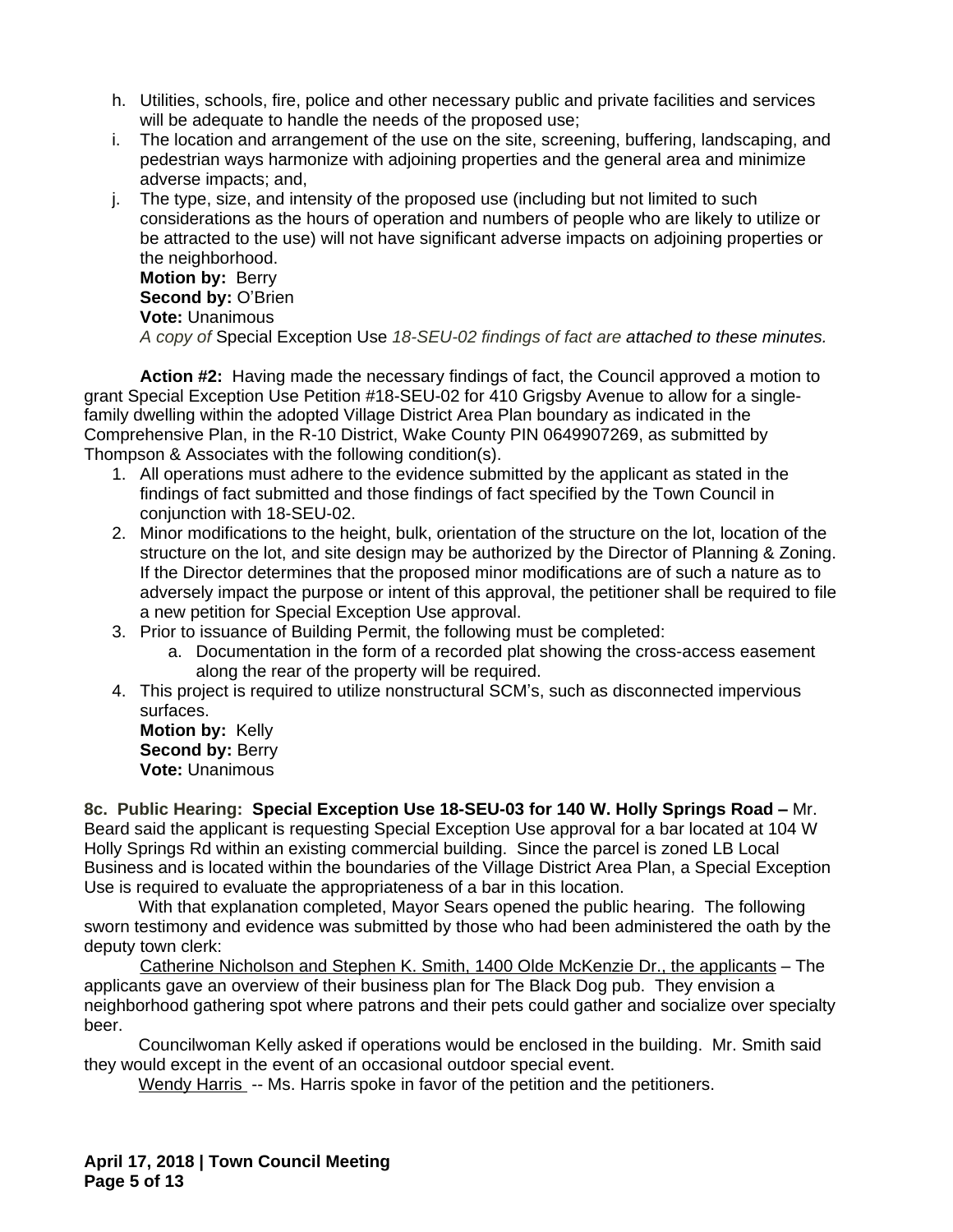Neighboring business owner -- a neighboring business owner in the space at 140 W. Holly Springs Road spoke in favor of the petition. He said he feels it will bring life to the long vacant business center, and all the tenants would benefit.

Councilwoman Kelly asked if provisions would be made for animal waste since the applicants will be encouraging customers to bring their pets.

There being no further testimony, the public hearing was closed**.**

**Action #1:** The Council approved a motion to make and accept the findings of fact to be recorded in the minutes for Special Exception Use petition #18-SEU-03 to allow for a bar at 140 W Holly Springs Rd in the LB District within the adopted Village District Area Plan boundary as indicated in the Comprehensive Plan, as submitted by Catherine Nicholson. Special Exception Use Findings of Fact:

A special exception use may only be granted upon the presentation of sufficient evidence to enable a written determination that:

- a. The proposed use will not be injurious to the public health, safety, comfort, community moral standards, convenience or general welfare;
- b. The proposed use will not injure or adversely affect the adjacent area;
- c. The proposed use will be consistent with the character of the district, land uses authorized therein, and the Town of Holly Springs Comprehensive Plan;
- d. The proposed use shall conform to all development standards of the applicable district (unless a waiver of such development standards is requested as part of the special exception use petition and approved as set forth above, in which case the proposed use shall conform to the terms and conditions of such waiver).
- e. Access drives or driveways are or will be sufficient in size and properly located to: ensure automotive and pedestrian safety and convenience, traffic flow as set forth in Section 7.09 – Pedestrian Circulation and Vehicular Area Design; and, control and access in case of fire or other emergency;
- f. Off-street parking areas, off-street loading areas, trash enclosures, trash pick-up and removal, and other service areas are located so as to be safe, convenient, allow for access in case of emergency, and to minimize economic, glare, odor, and other impacts on adjoining properties and properties in the general neighborhood;
- g. The lot, building or structure proposed for the use has adequate restroom facilities, cooking facilities, safety equipment (smoke alarms, floatation devices, etc.), or any other service or equipment necessary to provide for the needs of those persons whom may work at, visit or own property nearby to the proposed use;
- h. Utilities, schools, fire, police and other necessary public and private facilities and services will be adequate to handle the needs of the proposed use;
- i. The location and arrangement of the use on the site, screening, buffering, landscaping, and pedestrian ways harmonize with adjoining properties and the general area and minimize adverse impacts; and,
- j. The type, size, and intensity of the proposed use (including but not limited to such considerations as the hours of operation and numbers of people who are likely to utilize or be attracted to the use) will not have significant adverse impacts on adjoining properties or the neighborhood.

**Motion by:** Lee **Second by: O'Brien Vote:** Unanimous *A copy of* Special Exception Use *18-SEU-03 findings of fact are attached to these minutes.*

**Action #2:** Having made the necessary findings of fact, the Council approved a motion to approve Special Exception Use petition #18-SEU-03 as specified in Unified Development Ordinance Section 3.02 LB Local Business District to allow for a bar within the adopted Village District Area Plan boundary as indicated in the Comprehensive Plan, in the LB District at the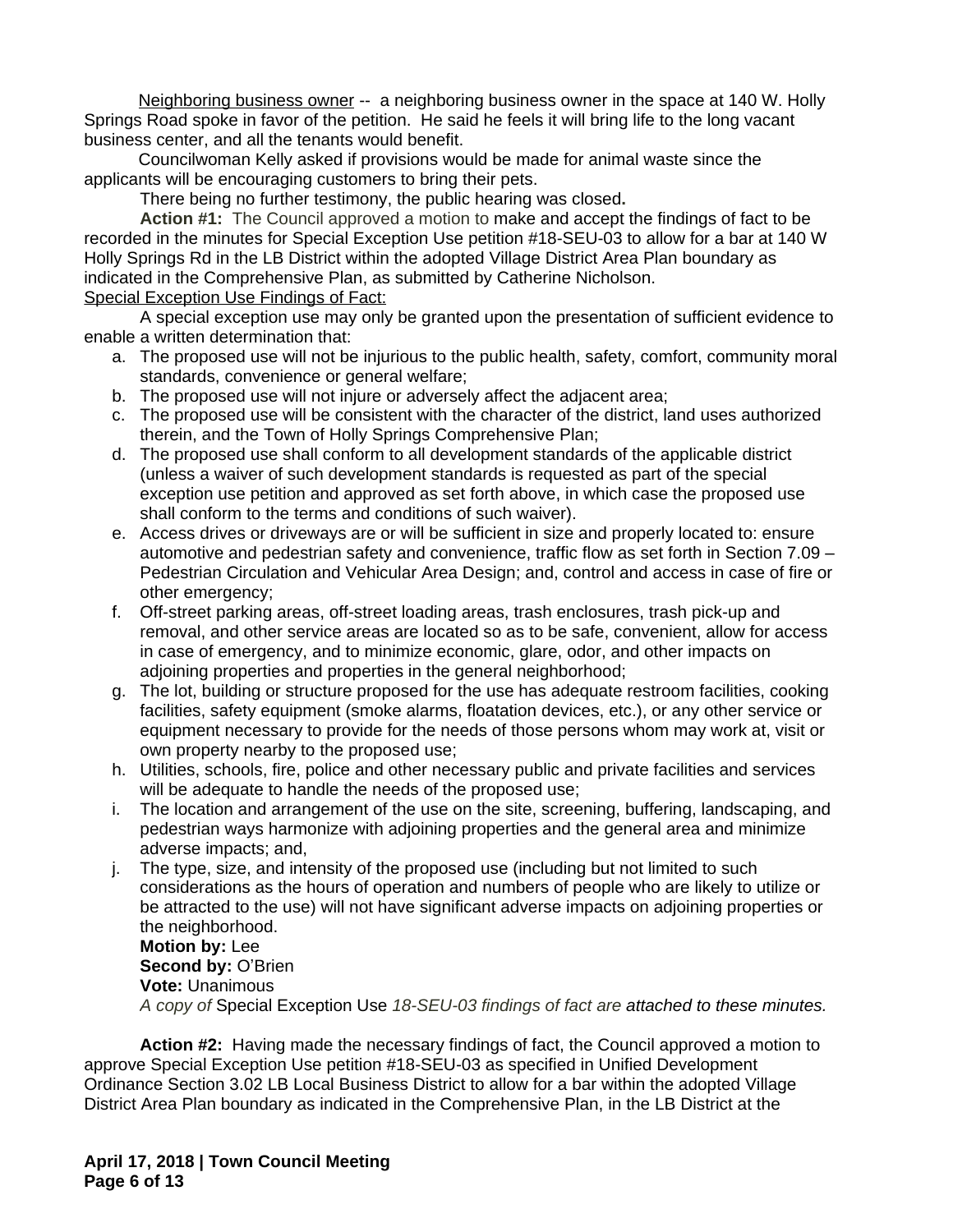property located at 140 W Holly Springs Rd, Wake County PIN 0649837658, as submitted by Catherine Nicholson with the following conditions:

1. All operations must adhere to the evidence submitted by the applicant as stated in the findings of fact submitted and those findings of fact specified by the Town Council in conjunction with 18- SEU-03.

**Motion by:** O'Brien **Second by:** Villadsen **Vote:** Unanimous

**8d. Public Hearing: Special Exception Use 17-SEU-16 and Development Plan 17-DP-16, United Community Bank –** Ms. Goodson explained that the Town of Holly Springs Timbering Ordinance regulates the removal and preservation of trees and shrubs within a perimeter buffer zone prior to development. In September 2017 a tree within the buffer zone on this site was removed without an approved timbering plan. If timbering activities are conducted such that buffer requirements for development are not met, the Town Council can determine whether a penalty shall apply to the property. The following penalties are listed in the ordinance for the Council's discretion:

- (1) The town may deny a building permit or refuse to approve a site or subdivision plan for a period of three years following completion of the harvest if all or substantially all of the perimeter buffer trees that should have been protected were removed from the tract of land for which the permit or plan approval is sought.
- (2) The town may deny a permit or refuse to approve a site or subdivision plan for a period of two years if the owner replants the buffer area within 120 days of harvest with plant material that is consistent with buffer areas required under the municipality's ordinances.
- (3) No penalty

Durwood Stephenson, general contractor for the project -- Mr. Stephenson said the removal of the trees was inadvertent as the developer strove to clean up the lot because someone was piling debris on the property. The contractor removed the trees after seeing on the plan the sidewalk and underground utilities that would seem to require the removal of the trees.

He apologized that it happened, but the mistake was an honest one, he said.

In discussion, Council members discussed the possibility of alternative penalties, such as the planting of larger trees than are required.

Council members agreed they would proceed with the special exception use hearing and act on the tree ordinance separately after considering the site plan.

Mr. Ryan said the United Community Bank is proposing a new 4,501 square foot, two-story bank building with two drive-through service lanes. The bank, formerly Four Oaks Bank, would be relocating from the current location in the Mims Town Square building adjacent to Town Hall.

He highlighted the development plan and building elevations.

Chet VanFossen, architect -- Mr, VanFossen addressed the Council and said design of the building is better with windows with an entrance with full length glass but not all around. He said it would create a more village look rather than a shopping center look.

Councilman Berry asked if a drive-through is necessary. Representatives of the bank said yes, and the drive-through is out of the public way.

Councilwoman Kelly asked if there would be a walk-up ATM. Mr. Stephenson said there is not a walk-up ATM planned, but a drive-through.

She asked if contractors were doing something to save some of the historic material from the house that was removed.

Mr. Stephenson said nothing of historic or architectural value was determined to be in the house; however, the bank offered the salvage material for reuse by others. Everyone who was made aware of the material declined, he said.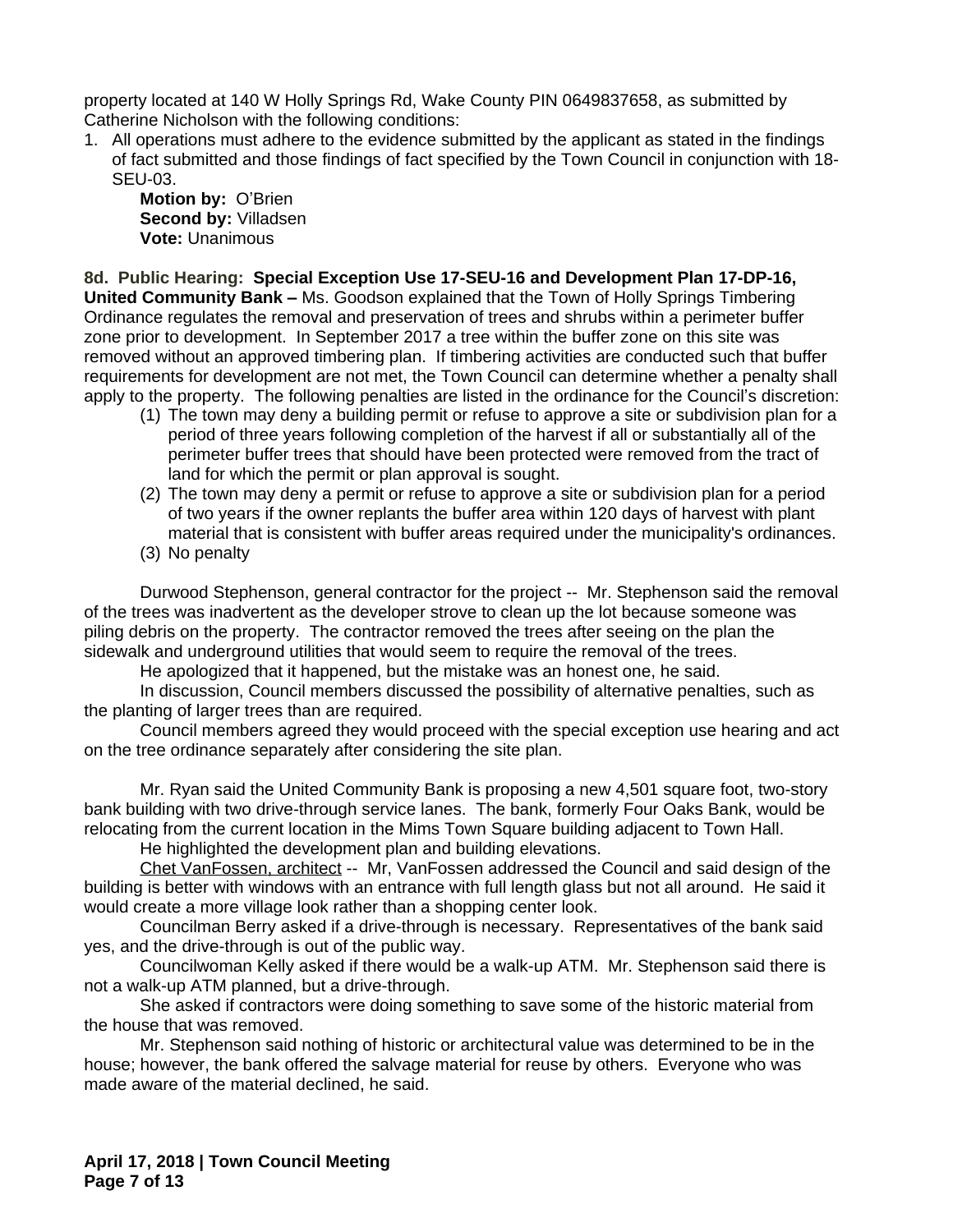With that explanation completed, Mayor Sears opened the public hearing. The following sworn testimony and evidence was submitted by those who had been administered the oath by the deputy town clerk: No further.

There being no further testimony, the public hearing was closed**.**

Mr. Ernie Carpico, representing the Planning Board, reported that the planning board had reviewed the petition and recommended approval of the waivers, variances, special exception use and development plan. He did say the planning board did recommend a walk-up ATM to promote the walkability of the downtown.

Councilwoman Kelly asked the applicant if the bank would be amenable about a walk-up ATM. The applicant said the bank believes – and police agree -- that a walk-up ATM was not a safe option for patrons. Ms. Kelly said the village district would be safe, and she felt the walk-up ATM would be more pedestrian-friendly.

Council members noted that the site plan calls for an entrance into the property from Main Street. Councilman O'Brien questioned if that was necessary or if other options had been considered. He said he felt it might create a "cut-through" for people in traffic on Main Street to cut through the bank property to access Raleigh Street or Earp Street.

Council consensus was that it wants to hear further from the applicant on what the bank would be willing to do to mitigate the damage of the removal of trees; whether a walk-up ATM would be possible; and whether the access from Main Street was necessary or could that entrance be reconfigured.

Mr. Stephenson said he felt sure the applicant would retain the Main Street access on the plan, but he would check. He said he felt the walk-up ATM also would be out of the question for bank patron safety concerns, but he would ask bank representatives about that, too.

**Action**: The Council approved a motion to table action on the waivers, variances, special exception use and development plan for United Community Bank until May 15.

**Motion By:** Berry **Second By:** Lee **Vote:** Unanimous.

**9. Consent Agenda:** The Council approved a motion to approve all items on the Consent Agenda. The motion carried following a motion by Councilman O'Brien, a second by Councilman Berry and a unanimous vote. The following actions were affected:

9a. Minutes – The Council approved minutes of the Board's recent regular and special meetings held April 3, 2018.

9b. Budget Amendment Report- The Council received a report of monthly administrative budget amendments approved by the Town Manager. *A copy of the budget amendment report is attached to these minutes.*

9c. Resolution 18-14 - The Council adopted Resolution 18-14 directing the town clerk to investigate the sufficiency of annexation petition A18-01 and setting a public hearing on the question of annexation for Tuesday, May 1, 2018. *A copy of Resolution 18-14 is attached to these minutes.* 

9d. Waste Industries Contract Renewal - The Council approved a 5-year contract extension with Waste Industries for solid waste service to expire June 30, 2023.

9e. Budget Amendment, \$22,000 – The Council adopted a \$22,000 amendment to the FY 2017-18 budget for Parks and Recreation instructors, transfer funds from Community Center leisure programs #10-327.08 to programs instructors #10-425-27-55.01.

9f. Budget Amendment \$80,000 - The Council adopted an \$80,000 amendment to the FY 2017- 18 budget to cover the cost of a new camera for stormwater and sewer outfall investigation. *A copy of the budget amendment is attached to these minutes.*

9g. Budget Amendment \$20,000 – The Council adopted a \$20,000 amendment to the FY 2017-18 budget to cover the cost of a Gator for stormwater and sewer outfall investigation. *A copy of the budget amendment is attached to these minutes.*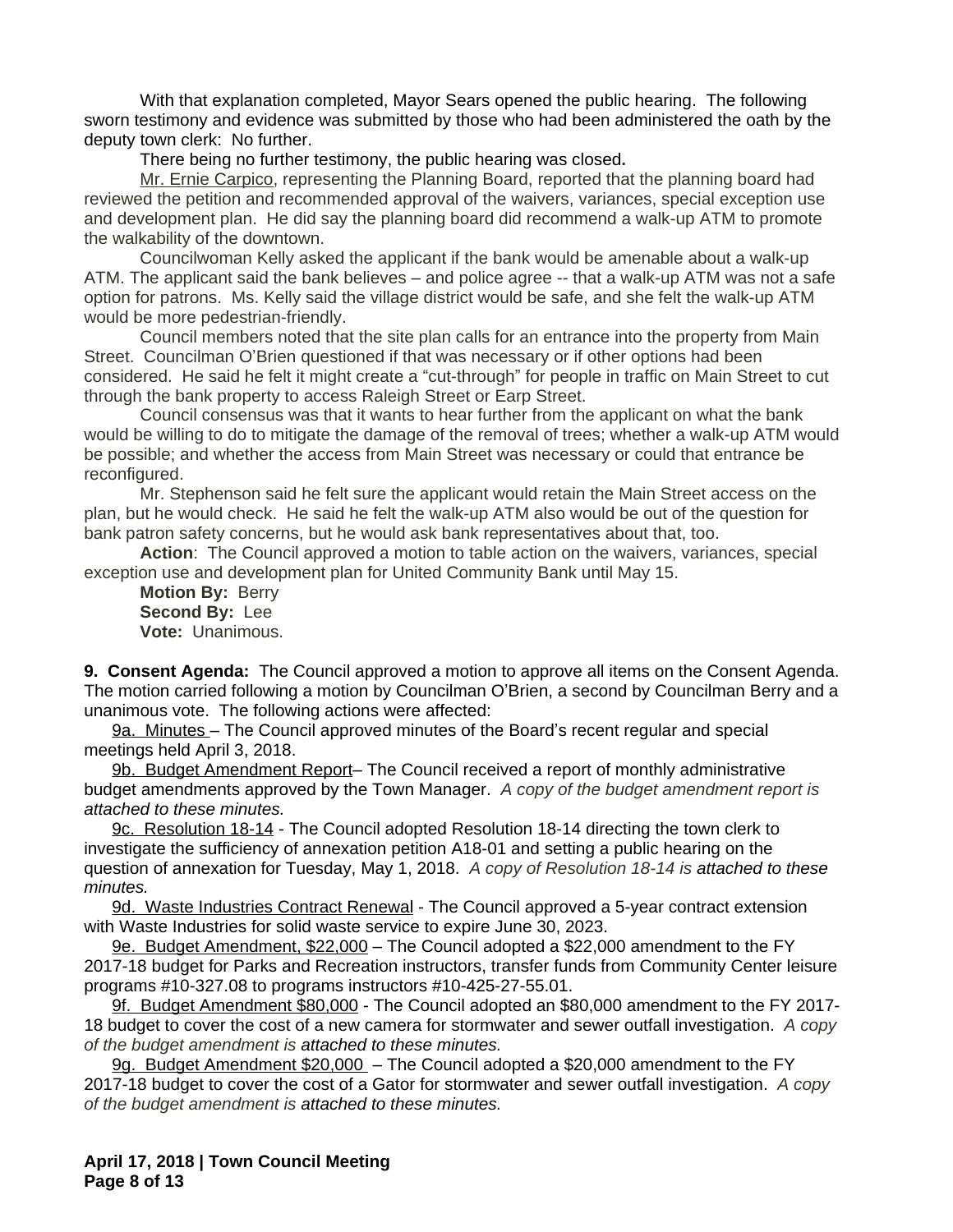9h. Budget Amendment \$30,000 – The Council adopted a \$30,000 amendment to the FY 2017- 18 budget for fitness equipment on the Carl Dean Greenway to transfer funds from Account #21.95 Parks and Recreation Reserves to 10-425-26 90.01 Capital Outlay Equipment.

 9i. Budget Amendment \$37,000 – The Council adopted a \$37,000 amendment to the FY 2017- 18 budget to cover the cost of replacing the grinder at Twelve Oaks pump station and changing the Business Park pump station to a five float operation, transferring funds from sewer reserve fund #24.95 to account #30-434-35-41.01.

9j. Budget Amendment \$20,000 – The Council adopted a \$20,000 amendment to the FY 2017- 18 budget for the purchase of sample stations for collecting water samples in the distribution system, transferring funds from water reserve fund 23.95 to account #30-441-40-90.01.

9k. Budget Amendment \$20,500 – The Council adopted an amendment to the FY 2017-18 budget in the amount of \$20,500 to cover the cost of replacing the tank mixer at the Avent Ferry water tower, transferring funds to water reserve fund 23.95 to account #30-440-40.41.01.

**10a. Town Hall Commons Project** – Mr. Levitt said the Town Hall Commons (THC)- infrastructure project originally was bid and received no bids on the first attempt. Since then, Council has awarded 10% of the THC Parking Deck project so that the construction of the 242 Main Building/Parking Deck could proceed and to lock in the prices bid on the Parking Deck project (a performance bond in the amount of \$63,852.59 has been added to the parking deck cost).

Town Staff then advertised the project again and actively advertised the project for bids and received two bids at the second bid opening on March 23, 2018. The bids exceeded the estimated cost but both bids were within 7% of each other. The low bid (Fred Smith Company) was \$4,164,000. The second bid (Hine Site Development) was \$4,457,800.

The high cost, Mr. Levitt said, is due to a combination of market conditions, material price escalation, complexity of the project, and coordination with two adjacent projects and nine dry utility relocation/installation contracts. Value engineering was done and three scope reductions are possible to reduce the cost of the project. The maximum reduction for the three options is \$207,000.

Mr. Levitt said that if council directs staff to take advantage of any of the value engineering options, change orders would be presented at a future meeting with a revised budget.

#### Budget and Funding:

In order to close the gap between the funding previously estimated and the funding required with the increased construction and utility relocation costs staff proposes to transfer some of the funding from the Mims Stormwater Project to the THC Project. Both the Mims and THC projects were conceived to spark downtown development and as discussed, the transfer of funding was always the back-up plan if costs escalated. The Mims project was bid twice and no bids were received given the current construction climate. Staff plans to revisit the project in the future once funding sources can replenish and the construction market conditions improve. A revised Mims budget will be presented to Council in the future that shows the transfer in funding.

#### Construction Phase Services:

In order to proceed with awarding the infrastructure construction contract the project would also require a construction administration contract (CLH) and a materials and testing contract (S&ME).

## Dry Utility Relocations:

A number of dry utility relocations are needed to construct the THC project including contracts from PSNC (Gas), Century Link (Comm), City of Wilson (TOHS Fiber Optic), Spectrum (Cable). Town staff is still in the process of coordinating relocation plans, soliciting contracts, and confirming relocations for this work. Some contracts are ready for execution and include TOHS Fiber relocation, communications relocation (Avent Ferry), communications relocations (Main Street). The selected contractor for the infrastructure project will be responsible for coordinating

## **April 17, 2018 | Town Council Meeting Page 9 of 13**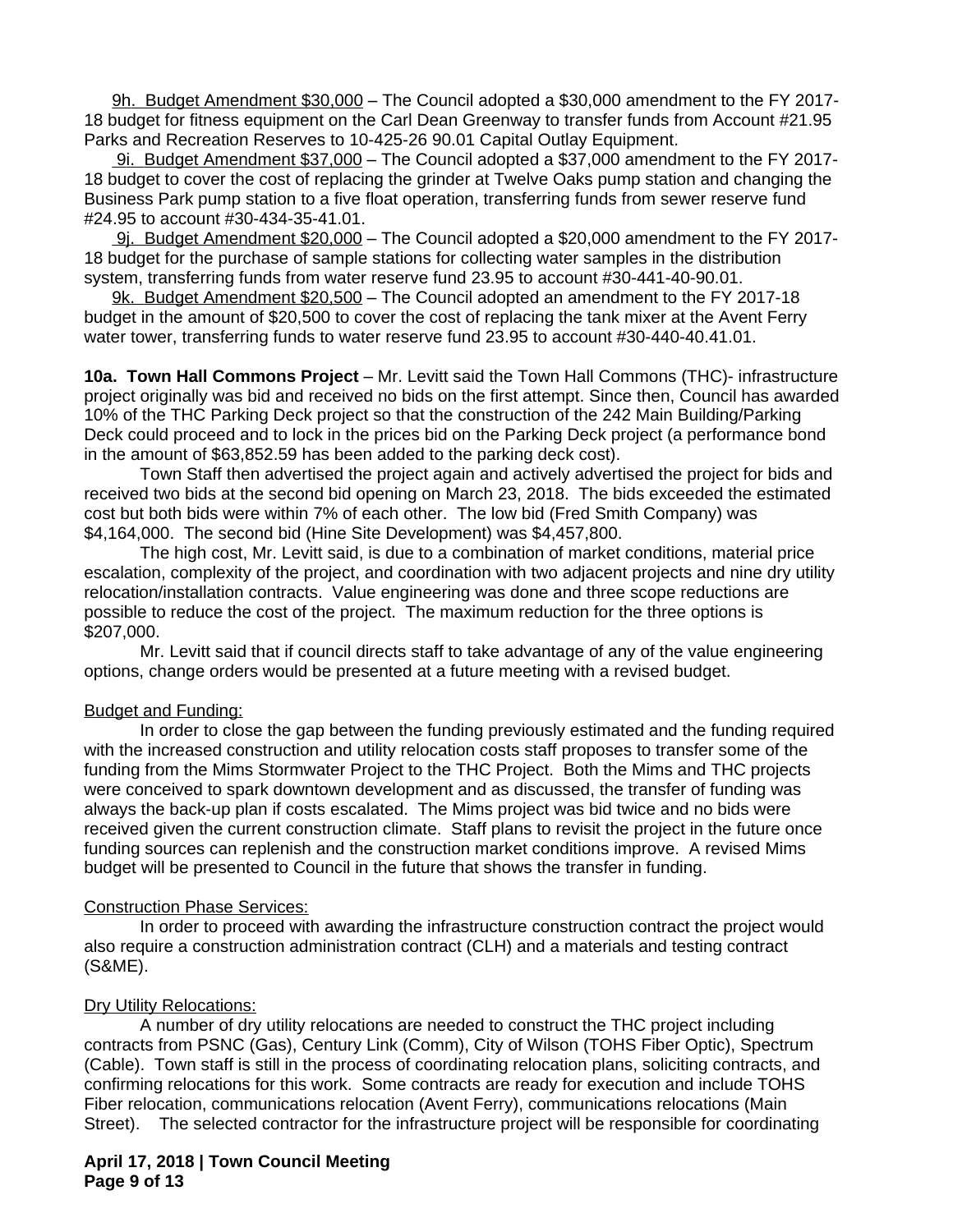this work. Anticipated relocation contracts to be presented to Town Council in the future include: electric overhead to underground (Avent Ferry), gas relocation and cable relocation

**Action:** The Council approved a motion to approve a \$7,666,756 project budget for the Town Hall Commons public infrastructure project.

**Motion by:** Villadsen **Second by: Berry Vote:** Unanimous *A copy of the project budget and budget amendment are attached to these minutes.*

**Action:** The Council approved a motion to award contract to Fred Smith Company and approve funding for the construction of the infrastructure project in the amount of \$4,164,000.

**Motion by:** Lee **Second by:** Villadsen **Vote:** Unanimous

**Action:** The Council approved a motion to approve funding for the remainder of the parking deck project (\$3,454,533.59 - \$340,000 previously awarded for retaining wall) in the amount of \$3,114,533.59 to be deposited into escrow.

**Motion by:** Berry **Second by:** O'Brien **Vote:** Unanimous

**Action:** The Council approved a motion to award a contract to S&ME and approve funding for Materials and Testing services in the amount of \$126,000.

**Motion by:** O'Brien **Second by: Kelly Vote:** Unanimous

**Action:** The Council approved a motion to award a contract to CLH Design and approve funding for construction administration services in the amount of \$72,500.

**Motion by:** Villadsen **Second by:** Lee **Vote:** Unanimous

**Action:** The Council approved a motion to award a contract to the City of Wilson (fiber contractor) and approve funding in the amount of \$64,186 for Town of Holly Springs fiber relocation. **Motion by:** Kelly Second by: Berry **Vote:** Unanimous

**Action:** The Council approved a motion to award a contract to Century Link and approve funding in the amount of \$32,463.47 for communications relocation (Avent Ferry Rd).

**Motion by:** O'Brien **Second by:** Lee **Vote:** Unanimous

**Action:** The Council approved a motion to award a contract to Century Link and approve funding in the amount of \$93,073.01 for communications relocation (Main St). **Motion by:** Berry **Second by:** Villadsen **Vote:** Unanimous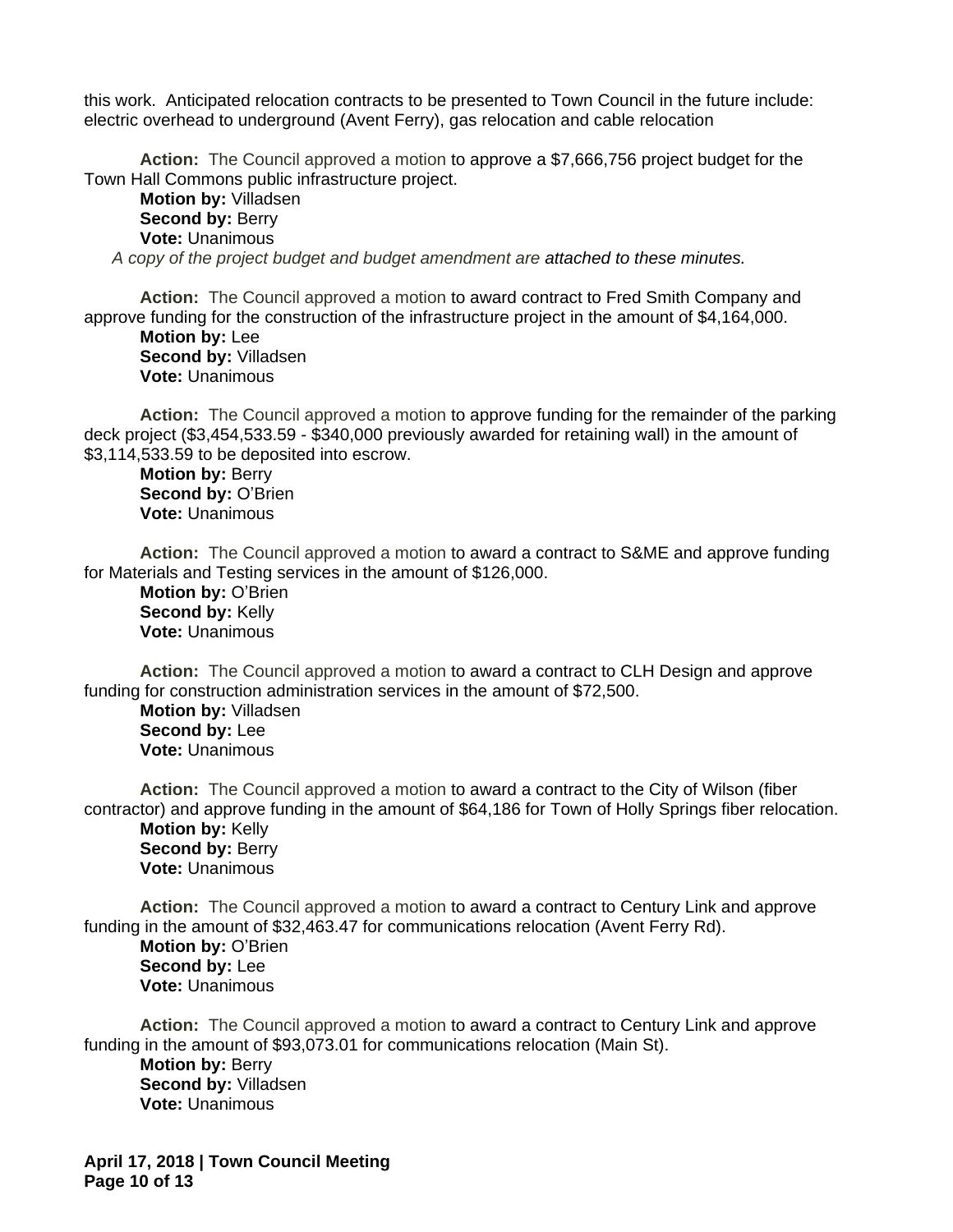**10b. Avent Ferry Road / Cass Holt Road Project -** Mr. Levitt said that a right turn lane on Avent Ferry Road was to be constructed by Lochridge Subdivision, then the same right turn lane was to be lengthened by Wake County Public School System for Buckhorn Elementary, and then the same turn lane was to be lengthened by Honeycutt Subdivision.

 He said in addition over the last 2 to 3 years the background traffic and existing subdivisions have added to the need to have an even longer right turn lane from Avent Ferry on to Cass Holt Rd.

 Staff saw an opportunity to have WCPSS construct the full right turn lane and gather funds from proposed developments to make the improvement so that the traveling public only had to be inconvenienced once.

 There is gap in funding for the improvements of existing subdivisions and background growth in which there is not a developer to represent and gather funds. The gap would be covered from the Town's street reserve funds.

**Action:** The Council approved a motion to award a contract to Wake County Public School System for lengthening the right turn lane from Avent Ferry Road to Cass Holt Road and to adopt a budget amendment in the amount of \$64,500 to transfer funds from street reserves #22.95 to project account #48-616-12.03.

**Motion by:** Lee **Second by: Berry Vote:** Unanimous

**10c. Holly Springs Road Widening Project -** Ms. DePina said staff applied for and was awarded the Locally Administered Projects Program (LAPP) funds for construction and right-of-way acquisition to widen Holly Springs Road to a consistent cross section (4-lane median-divided.) The preliminary limits of the project extend from Flint Point Lane to Main Street.

 She said staff is in the process of hiring an engineering firm to design the project. The grant award comes with stringent milestones to which we must adhere. Per the grant, construction authorization is required by Sept. 30, 2019. We anticipate it taking about 18 months for design; however, these dates will be more closely examined once an engineering firm is selected.

 Survey data must be gathered prior to beginning the design process. To expedite the design process and ensure the milestone date is met staff is initiating the survey activity in the scope of the attached proposal from Bass, Nixon & Kennedy, Inc.

**Action:** The Council approved a motion to award the contract to Bass, Nixon & Kennedy, Inc., (BNK) for topographic survey and approved funding in the amount of \$35,000 (including contingency), transferring funds from street reserves #22.95 to project account #48-818-90-12.05.

**Motion by:** Villadsen **Second by:** O'Brien **Vote:** Unanimous

**10d. Northeast Gateway Sign -** Mr. Ryan said in February, the Town Council approved a contract with Rodney's Sign Company for the Northeast Gateway Signs at the intersection of Holly Springs Road and Sunset Lake Road. At the request of the Town Council, the final design is being presented for approval.

 Over the past several months, staff has met with representatives from Rodney's Sign Company to finalize construction details and make material selections.

## **Selected Design Items, Primary Gateway Sign:**

 •Brick columns, approximately 8 feet in height, using a similar brick to the brick used for the Ting Park sign;

•Gate design using the leaf and water portions of the Town logo;

- •The sign will be interiorly illuminated;
- •"Holly Springs" be lit using halo letters;
- •Green background will glow from behind.

**April 17, 2018 | Town Council Meeting Page 11 of 13**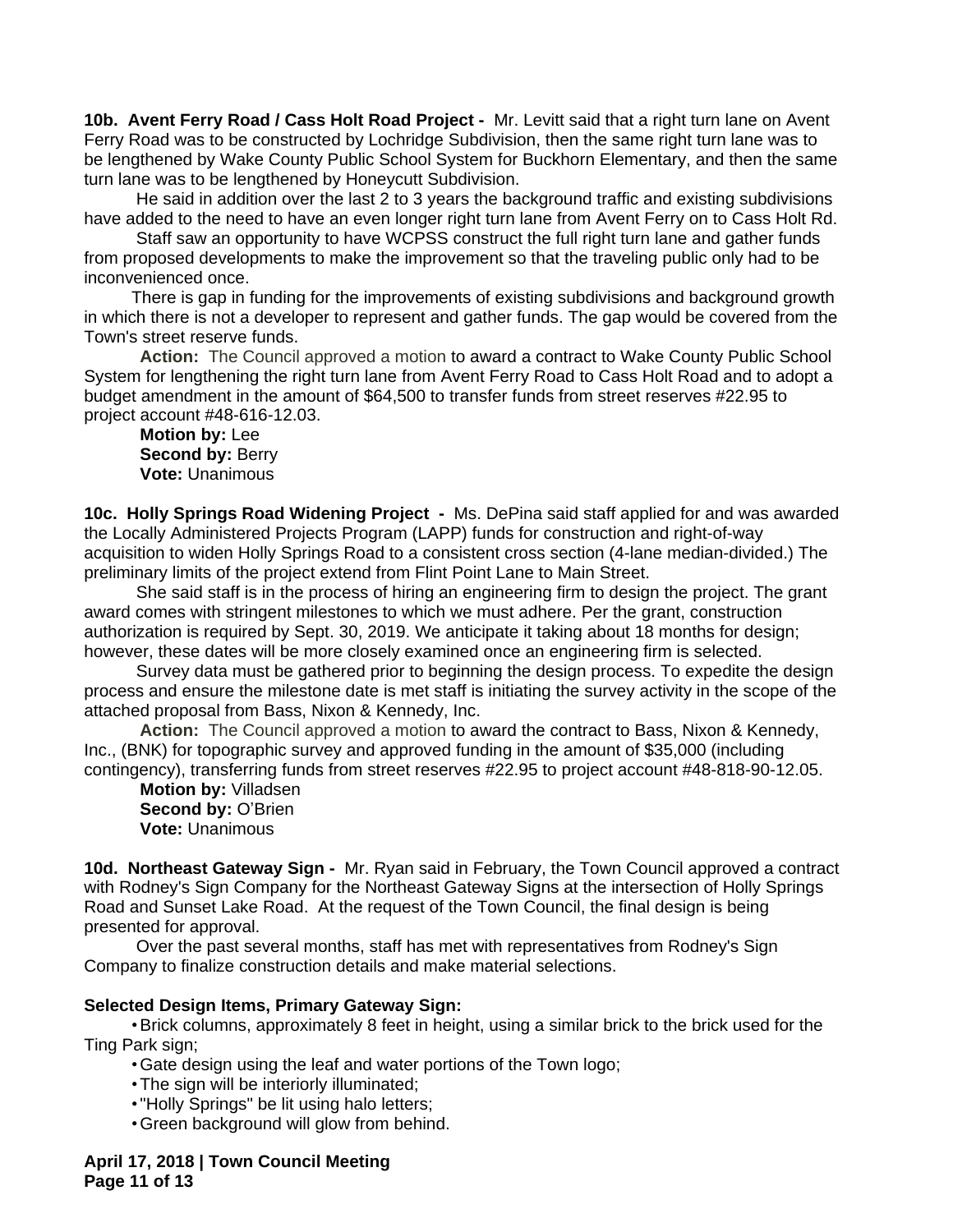## **Selected Design Items, Secondary Gateway Sign:**

 •These signs are only being designed for future use in different locations as funding is available or development occurs at their selected locations;

 •The secondary sign will be substantially similar in design and materials to the primary gateway sign;

•The sign will be interiorly illuminated when power is available;

•The back of the sign may be either black or blue, depending the Council's preference.

 In addition to finalizing the design, the location of the signs is being modified to account for grade and utility concerns at the west corner of the intersection (C-Store). One primary gateway sign will remain at the southern corner (Dollar Tree) while the other primary gateway sign will be moved to the north corner (CVS). This will allow the signs to be visible from drivers entering the intersection in all directions.

**Action:** The Council approved a motion to approve final design of the primary and secondary gateway signs for the Northeast Gateway Sign project with blue back and Welcome instead of "Welcome to."

**Motion by:** Lee **Second by:** Villadsen **Vote:** Unanimous

**10e. Appointment Interim Town Manager -** This item was moved from New Business during agenda adjustment to be discussed during agenda item 13. Closed Session.

**11. Other Business:** None that resulted in Council action.

**12. Manager's Report:** None that resulted in Council action.

**13. Closed Session:** The Council approved a motion to enter into closed session, pursuant to N.C.G.S. 143-318.11(a)(6) to discuss the appointment of an interim manager and to conduct evaluations of the town attorney and town clerk and pursuant to N.C.G.S. 143-318.11(a)(4) to discuss matters of economic development.

**Motion By:** Lee **Second By:** O'Brien **Vote**: Unanimous

In closed session, the Council gave direction to Town staff regarding some matters of economic development and the location or expansion of a business.

After speaking with the town clerk and town attorney, the Council spoke with Mr. Weeks about the possibility of his assuming an interim town manager position.

No action was taken in closed session, other than a motion to return to open session. The motion to return to open session passed unanimously.

In open session, the Council approved a motion to name Daniel Weeks as interim town manager. The motion passed unanimously.

**14. Adjournment:** There being no further business for the evening, the April 17, 2018 meeting of the Holly Springs Town Council was adjourned.

Respectfully Submitted on Tuesday, May 15, 2018.